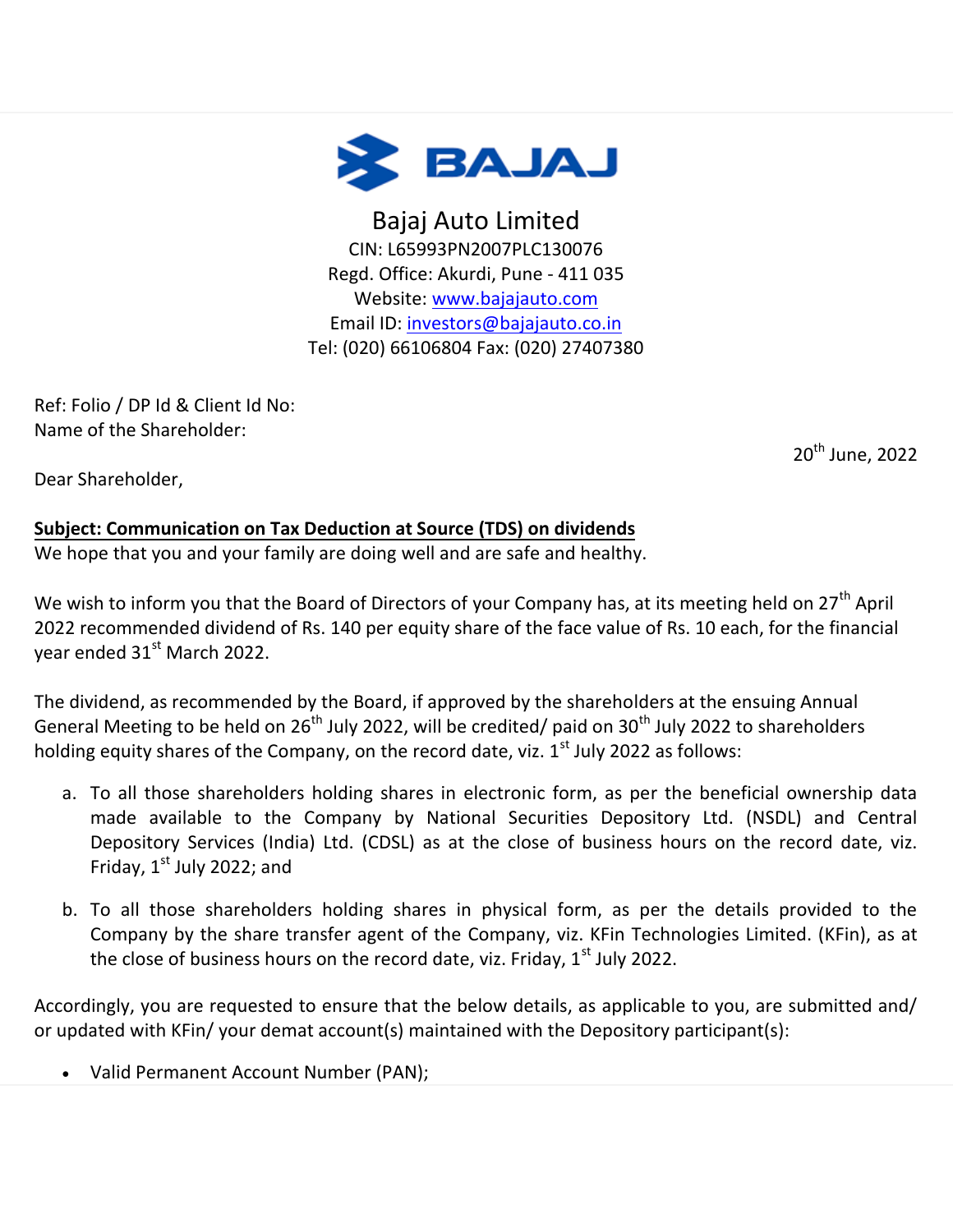- Residential status as per the Income-tax Act, 1961 ('the Act'), i.e. Resident or Non-Resident for FY 2022-23 (i.e. for the period 1st April 2022 to 31st March 2023);
- Category of the Shareholders, viz. Mutual Fund, Insurance Company, Alternate Investment Fund (AIF) - Category I, II or III, Government (Central/ State Government), Foreign Portfolio Investor (FPI)/ Foreign Institutional Investor (FII), Foreign Company, Individual, Hindu Undivided Family (HUF), Firm, Limited Liability Partnership (LLP), Association of Persons (AOP), Body of Individuals (BOI) or Artificial Juridical Person, Trust, Domestic Company, etc.;
- Email Address;
- Mobile number;
- Bank account details; and
- Address with PIN code (including country).

Following additional documents are to be submitted by the shareholders holding shares in physical form:

- Scanned copy of cancelled cheque leaf of the above-mentioned bank account (In case the cancelled cheque leaf does not bear your name, please attach a copy of the bank pass-book statement, duly self-attested); and
- self-attested copy of your PAN card.

This will facilitate receipt of dividend directly in your bank account

As per the provisions of the Income-tax Act, 1961 ('the Act'), the Company is required to deduct Tax at Source ('TDS') in respect of approved payment of dividend to its shareholders (resident as well as nonresident). To give effect to the TDS provisions, the shareholders are required to provide/ upload with the Registrar and Transfer Agent at [https://ris.kfintech.com/form15](https://ind01.safelinks.protection.outlook.com/?url=https%3A%2F%2Fris.kfintech.com%2Fform15&data=05%7C01%7Ckanhai.sharma%40kfintech.com%7C4171aa458daf4b37dd9408da52a91772%7C1f05907ac524467eb2e103a361253cb5%7C0%7C0%7C637913183451890897%7CUnknown%7CTWFpbGZsb3d8eyJWIjoiMC4wLjAwMDAiLCJQIjoiV2luMzIiLCJBTiI6Ik1haWwiLCJXVCI6Mn0%3D%7C3000%7C%7C%7C&sdata=47DI73ZMtRmls%2BCXSDNylJY7Jf6nDQivb1oHQ1w%2Bgco%3D&reserved=0) or [https://ris.kfintech.com/clientservices/isc/](https://ind01.safelinks.protection.outlook.com/?url=https%3A%2F%2Fris.kfintech.com%2Fclientservices%2Fisc%2F&data=05%7C01%7Ckanhai.sharma%40kfintech.com%7C4171aa458daf4b37dd9408da52a91772%7C1f05907ac524467eb2e103a361253cb5%7C0%7C0%7C637913183451890897%7CUnknown%7CTWFpbGZsb3d8eyJWIjoiMC4wLjAwMDAiLCJQIjoiV2luMzIiLCJBTiI6Ik1haWwiLCJXVCI6Mn0%3D%7C3000%7C%7C%7C&sdata=hncM9X0yxGCSqpiU38YsyWYnBkxaorz0Wy%2B8fPPibnQ%3D&reserved=0) the documents /certificates/ declarations as stated in the ensuing paragraph and corresponding Annexures latest by 11<sup>th</sup> July 2022.

No communication on the tax determination / deduction shall be entertained after the above-mentioned date.

## **Resident Shareholders:**

As the provisions of section 194 of the Act, tax is required to be deducted at source (TDS) at the rate of 10% in respect of payment to resident shareholders.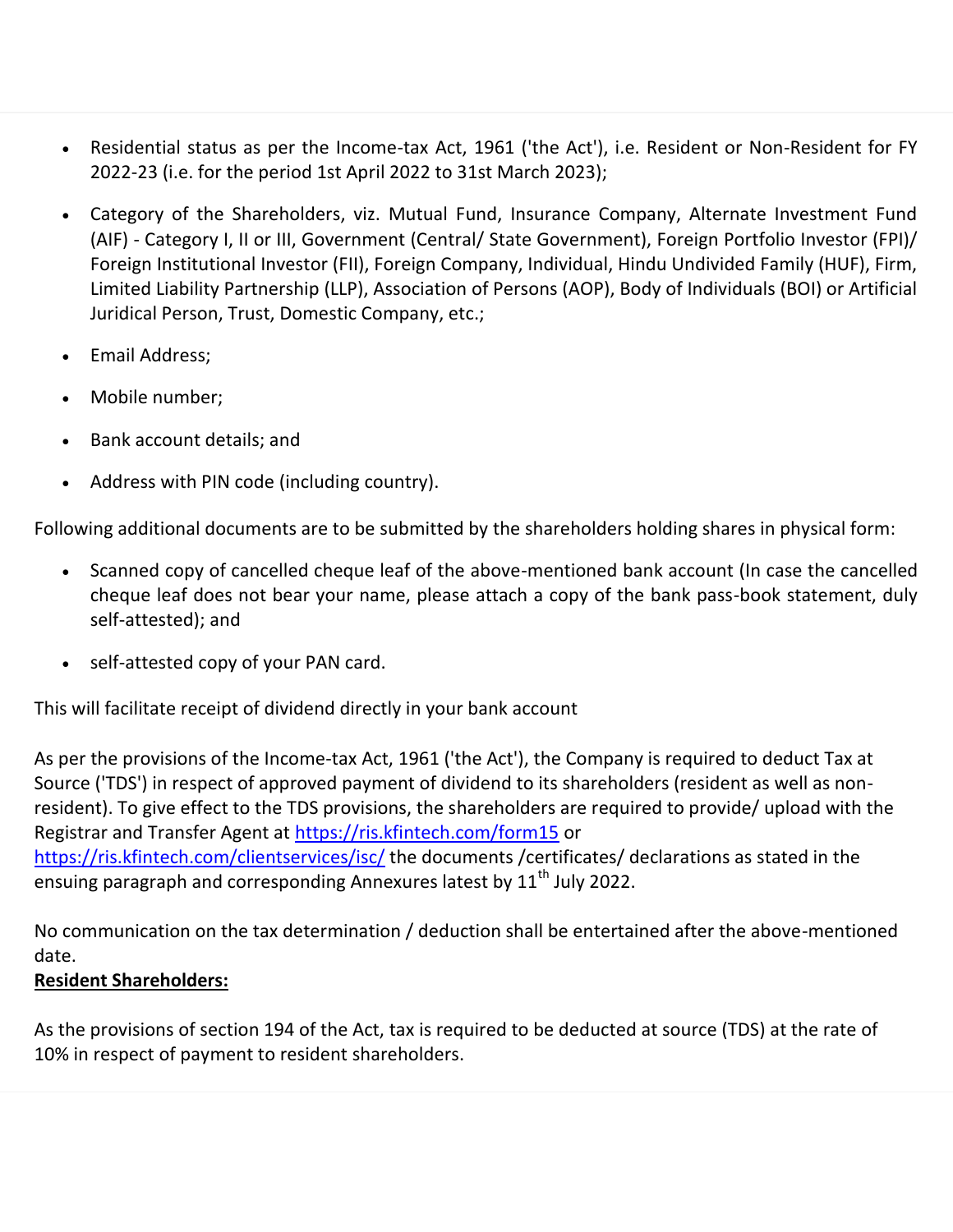The aforesaid rate is subject to provisions of sections 206AA and 206AB of the Act, which contain special provisions for TDS in respect of persons who have not provided their PAN and in respect of non-filers of income-tax return, respectively.

As per the provisions of section 206AA of the Act, tax is required to be deducted at the highest of the following rates if the shareholder entitled to receive dividends has not furnished his Permanent Account Number ('PAN'):

- at the rate specified in section 194 of the Act; or
- at the rate or rates in force; or
- at the rate of 20%.

Further, as provided in section 206AB of the Act, tax is required to be deducted at the highest of the following rates in case of payments to specified persons:

- at twice the rate specified in the relevant provision of the Act; or
- at twice the rate or rates in force; or
- at the rate of 5%.

The term 'specified person' is defined in section 206AB(3) of the Act as a person who satisfies the following conditions:

- ➢ A person who has not filed the income-tax return for the previous year immediately prior to the year in which tax is required to be deducted, for which the time limit of filing of return of income under section 139(1) of the Act has expired; and
- $\triangleright$  The aggregate of TDS and TCS in his case is Rs. 50,000 or more in such previous year.

A non-resident who does not have a permanent establishment in India is excluded from the scope of a specified person.

In order to check the status of specified person, the Company would rely on the details available on the online portal of the Income-tax Department and shall accordingly determine the applicable TDS rate. The Company shall not consider on any declaration in relation to non-applicability of provisions of section 206AB of the Act.

Where sections 206AA and 206AB are applicable simultaneously i.e., in a case where the specified person has not submitted the PAN as well as not filed the returns of income, tax shall be deducted at the higher of the rates prescribed in these two sections.

Further, no tax shall be deducted at source on the dividend payable to a resident individual if the total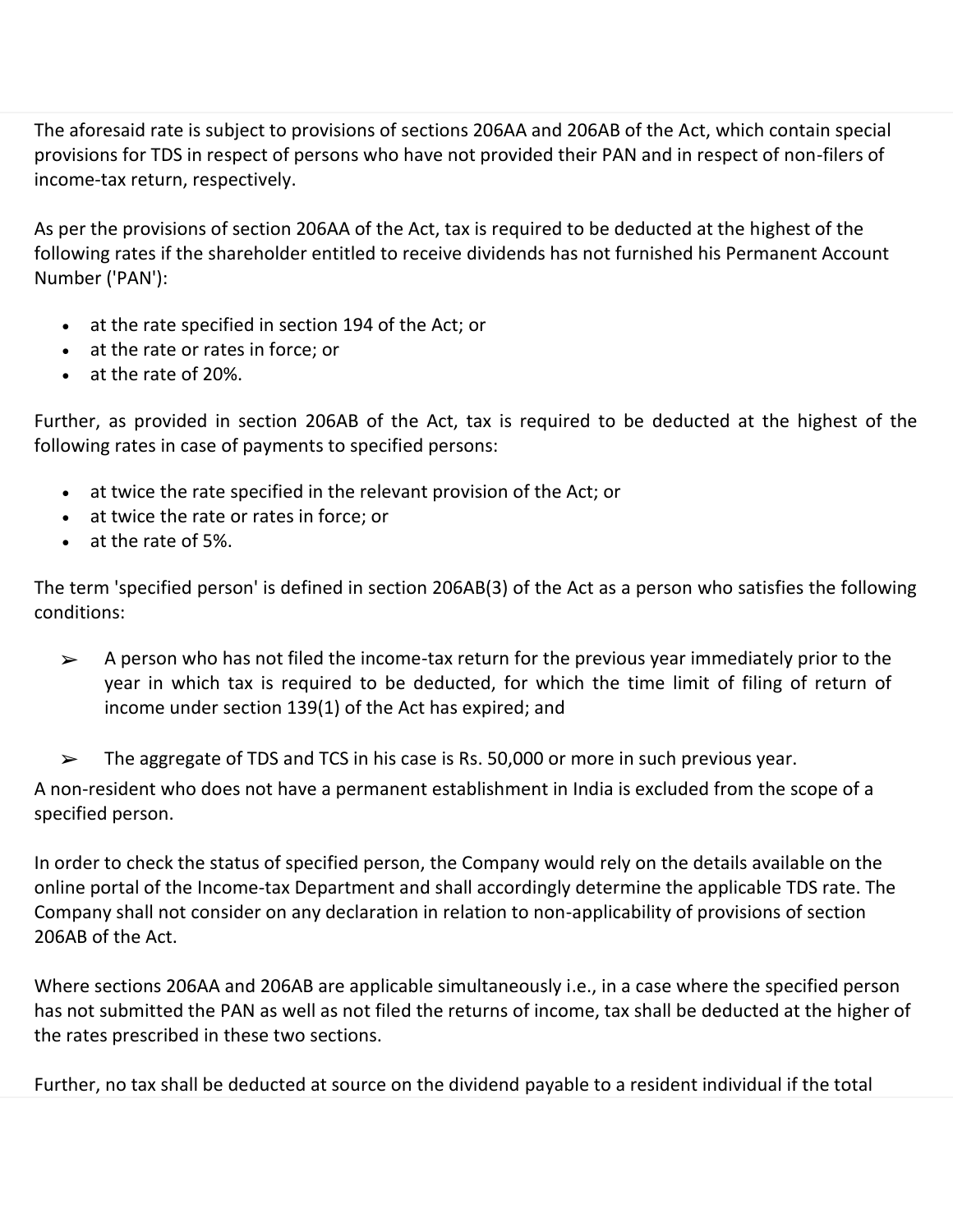dividend to be received by the said resident individual from the Company during the financial year does not exceed Rs. 5,000.

Tax will not be deducted at source in cases where a shareholder provides Form 15G (where applicable) / Form 15H (applicable to an individual above the age of 60 years), provided that the eligibility conditions are met.

Blank Forms 15G and 15H can be downloaded from the link given at the end of this communication. Please note that all fields mentioned in the Form are mandatory and the Form is required to be duly signed. The Company may reject the forms submitted, if it does not meet the requirement of the law.

NIL / lower tax shall be deducted on the dividend payable to a shareholder who have provided a valid certificate issued under section 197 of the Act for nil/ lower rate of deduction or an exemption certificate issued by the income-tax authorities along with Declaration.

Also, NIL / lower tax shall be deducted on the dividend payable to following resident shareholders on submission of self-declaration (as per formats attached) enclosed as **Annexure - A (Part 1)** herewith:

- i. Insurance companies;
- ii. Mutual Funds;
- iii. Category I/ Category II Alternative Investment Fund (AIF) established in India;
- iv. New Pension System Trust;
- v. Other exempt shareholders; and
- vi. Government

The above referred documents submitted by you will be verified by us and we will consider the same while deducting the appropriate taxes, if any, provided that these documents are in accordance with the provisions of the Act.

## **Non-resident Shareholders:**

Tax is required to be deducted at source in the case of non-resident shareholders in accordance with the provisions of section 195 of the Act at the rates in force. As per the relevant provisions of the Act, the TDS on dividend shall be @ 20% plus applicable surcharge and health & education cess or applicable rate under the Double Taxation Avoidance Agreement ('DTAA'), read with applicable Multilateral Instrument (MLI), on the amount of dividend payable to the non-resident shareholders. For FII/ FPI shareholders, section 196D provides for TDS @ 20% plus applicable surcharge and health & education cess or applicable rate under the DTAA, read with applicable MLI.

In order to claim the benefit of the DTAA, non-resident shareholders will have to provide required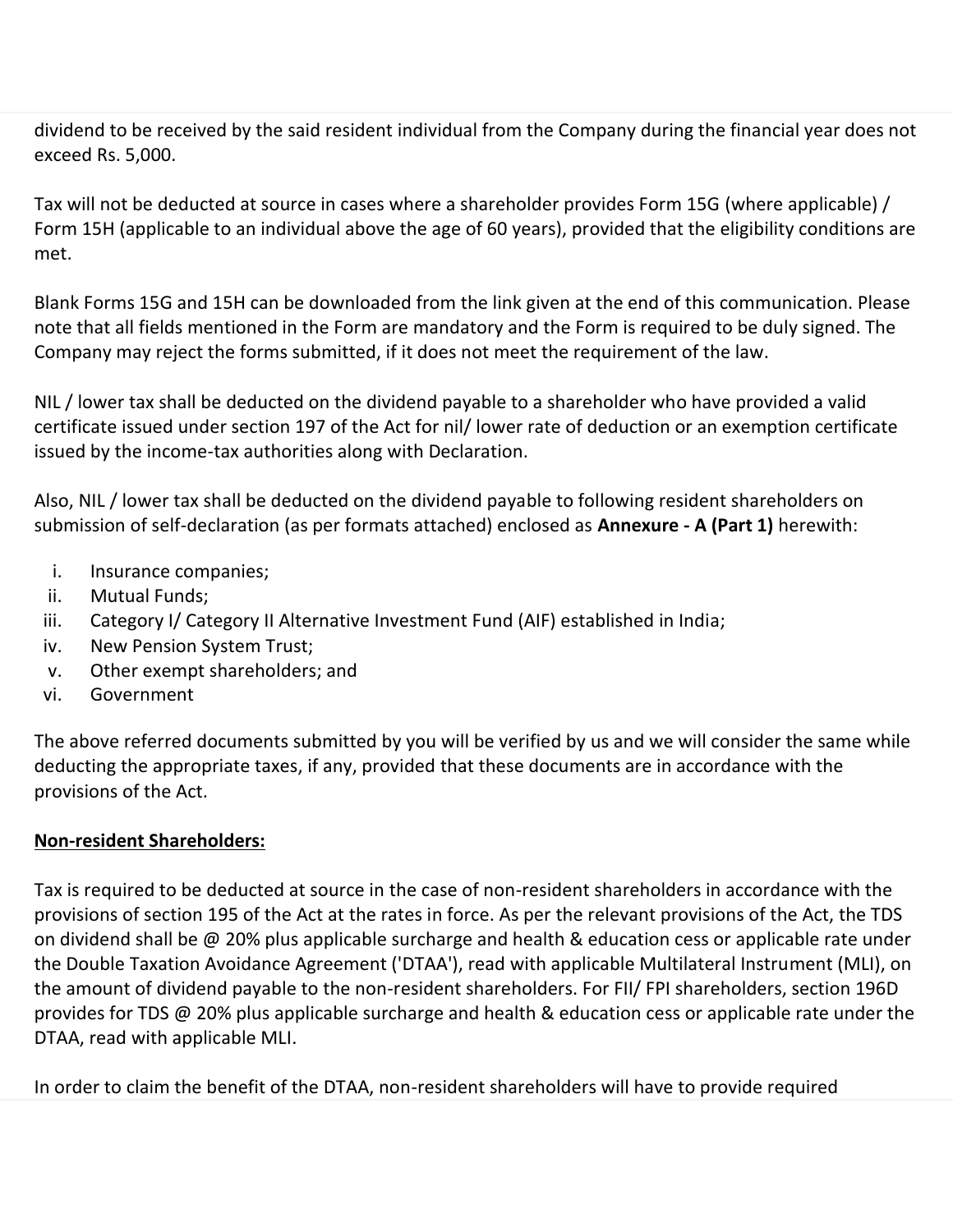documents/ declarations. A list of such documents/ declarations required to be provided by the shareholders is enclosed as **Annexure - A (Part 2)** herewith. Kindly note that the said documents should be uploaded with KFin Technologies Limited, the Registrar and Transfer Agent at [https://ris.kfintech.com/form15](https://ind01.safelinks.protection.outlook.com/?url=https%3A%2F%2Fris.kfintech.com%2Fform15&data=05%7C01%7Ckanhai.sharma%40kfintech.com%7C4171aa458daf4b37dd9408da52a91772%7C1f05907ac524467eb2e103a361253cb5%7C0%7C0%7C637913183451890897%7CUnknown%7CTWFpbGZsb3d8eyJWIjoiMC4wLjAwMDAiLCJQIjoiV2luMzIiLCJBTiI6Ik1haWwiLCJXVCI6Mn0%3D%7C3000%7C%7C%7C&sdata=47DI73ZMtRmls%2BCXSDNylJY7Jf6nDQivb1oHQ1w%2Bgco%3D&reserved=0) or [https://ris.kfintech.com/clientservices/isc/](https://ind01.safelinks.protection.outlook.com/?url=https%3A%2F%2Fris.kfintech.com%2Fclientservices%2Fisc%2F&data=05%7C01%7Ckanhai.sharma%40kfintech.com%7C4171aa458daf4b37dd9408da52a91772%7C1f05907ac524467eb2e103a361253cb5%7C0%7C0%7C637913183451890897%7CUnknown%7CTWFpbGZsb3d8eyJWIjoiMC4wLjAwMDAiLCJQIjoiV2luMzIiLCJBTiI6Ik1haWwiLCJXVCI6Mn0%3D%7C3000%7C%7C%7C&sdata=hncM9X0yxGCSqpiU38YsyWYnBkxaorz0Wy%2B8fPPibnQ%3D&reserved=0) No communication on the tax determination/deduction shall be entertained after  $11^{th}$  July 2022.

Application of beneficial DTAA rate shall depend upon the completeness and satisfactory review by the Company, of the documents submitted by non-resident shareholders and meeting the requirement of the Act read with applicable DTAA. In absence of the same, the Company will not be obligated to apply the beneficial DTAA rate at the time of tax deduction on dividend.

The above referred documents submitted by you will be verified by us and we will consider the same while deducting the appropriate taxes, if any, provided that these documents are in accordance with the provisions of the Act.

In addition to the above, please note the following:

- In case you hold shares under multiple accounts under different status/ category but under a single PAN, the highest rate of tax as applicable to the status in which shares held under the said PAN will be considered on the entire holding in different accounts.
- In case of joint shareholding, the withholding tax rates shall be considered basis the status of the primary beneficial shareholder.
- For deduction of tax at source, the Company would be relying on the above data shared by KFin as updated up to the record date.

It may be further noted that in case tax on dividend is deducted at a higher rate in the absence of receipt of any of the details/ valid documents mentioned in preceding paragraphs from the shareholders within the timeline mentioned above, the shareholders may consider claiming appropriate refund, as may be eligible in their return of income. No claim shall lie against the Company for such taxes deducted. The Company shall arrange to email the soft copy of the TDS certificate to shareholders at the registered email ID within the prescribed time, post payment of the said dividend, if approved in the AGM. The tax credit can also be viewed in Form 26AS by logging in with your credentials (with valid PAN) at TRACES [https://www.tdscpc.gov.in/app/login.xhtml](https://ind01.safelinks.protection.outlook.com/?url=https%3A%2F%2Fwww.tdscpc.gov.in%2Fapp%2Flogin.xhtml&data=05%7C01%7Ckanhai.sharma%40kfintech.com%7C4171aa458daf4b37dd9408da52a91772%7C1f05907ac524467eb2e103a361253cb5%7C0%7C0%7C637913183451890897%7CUnknown%7CTWFpbGZsb3d8eyJWIjoiMC4wLjAwMDAiLCJQIjoiV2luMzIiLCJBTiI6Ik1haWwiLCJXVCI6Mn0%3D%7C3000%7C%7C%7C&sdata=fKAKXXGvCJrwiWvKMEEi%2B5K%2FK%2BT9hoRjgf6InHOE3hY%3D&reserved=0) or the e-filing website of the Income Tax Department of India [https://www.incometax.gov.in/home.](https://ind01.safelinks.protection.outlook.com/?url=https%3A%2F%2Fwww.incometax.gov.in%2Fhome&data=05%7C01%7Ckanhai.sharma%40kfintech.com%7C4171aa458daf4b37dd9408da52a91772%7C1f05907ac524467eb2e103a361253cb5%7C0%7C0%7C637913183451890897%7CUnknown%7CTWFpbGZsb3d8eyJWIjoiMC4wLjAwMDAiLCJQIjoiV2luMzIiLCJBTiI6Ik1haWwiLCJXVCI6Mn0%3D%7C3000%7C%7C%7C&sdata=MrePNMbtiKhRs2lyn54WwbOmuWaOcfXNQFoFswvKoB4%3D&reserved=0)

NIL / lower tax shall be deducted on the dividend payable to non-resident shareholders who have provided a valid certificate issued under section 197 of the Act for nil/ lower rate of deduction or an exemption certificate issued by the income tax authorities along with Declaration.

Also, please provide valid declaration under Rule 37BA of the Income Tax Rules in case of Joint